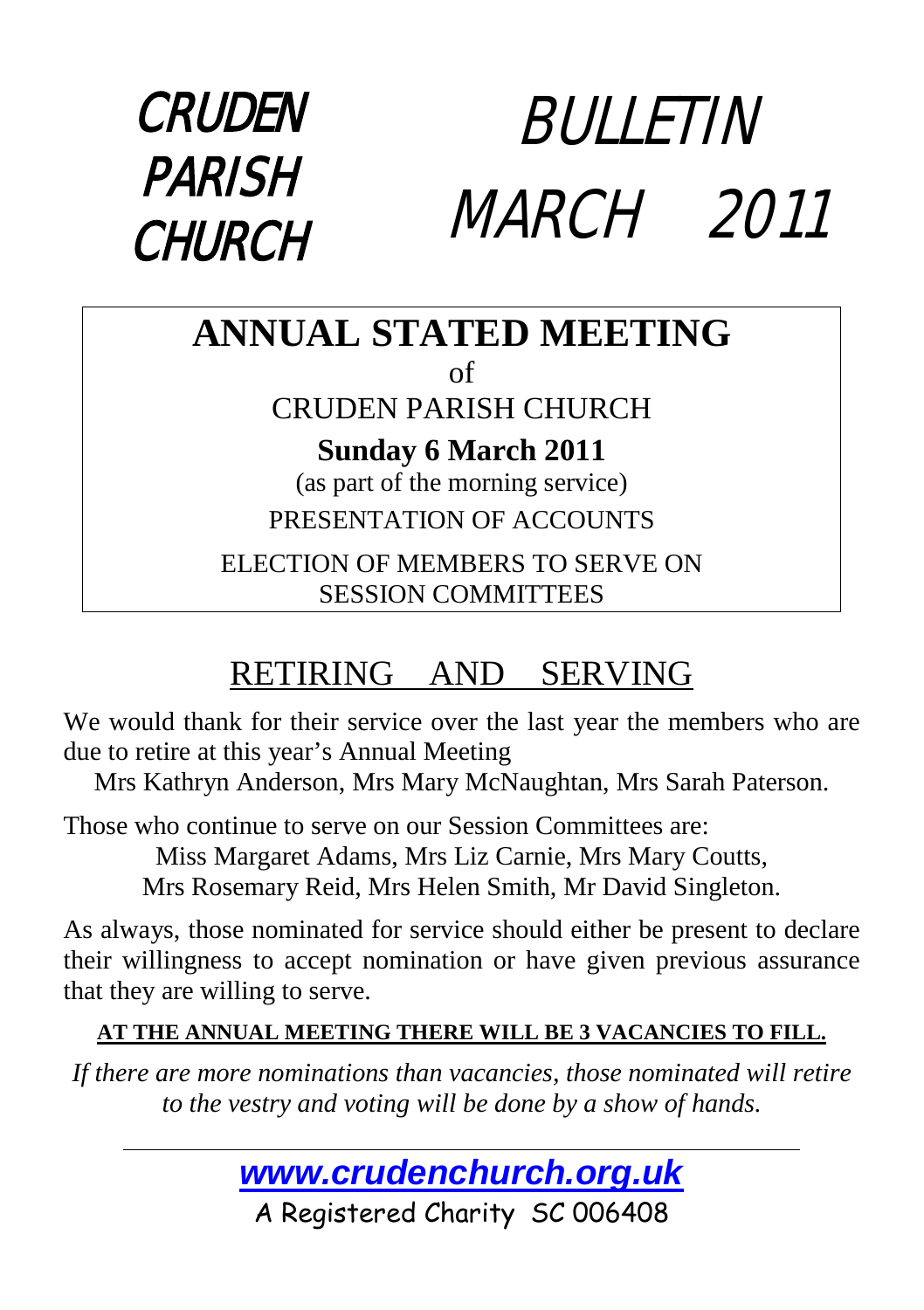## **DIARY DATES**

### **MARCH 2011**

### EACH WEEK

Sundays 10.00 am Children's Sunday Club in the Old Church & Stables

|                 |                | <b>Fairtrade Fortnight</b>                                                                               | 28 February – 13 March                                 |              |
|-----------------|----------------|----------------------------------------------------------------------------------------------------------|--------------------------------------------------------|--------------|
| Wednesday 2nd : |                | Coffee and Chat<br><b>Choir Practice</b>                                                                 | $10.30$ am<br>7.30 pm                                  | Hall<br>Hall |
| Friday 4th      | $\ddot{\cdot}$ | <b>WORLD DAY OF PRAYER</b> 7.00 pm Congregational Church                                                 |                                                        |              |
| Sunday 6th      | ÷              | <b>MORNING SERVICE</b><br><b>Annual Stated Meeting</b>                                                   | $10.00 \text{ am}$                                     | Church       |
| Sunday 13th     | $\ddot{\cdot}$ | <b>MORNING SERVICE</b>                                                                                   | $10.00$ am                                             | Church       |
| Monday 14th     | $\ddot{\cdot}$ | Watch and Talk Group<br>in the home of Marilyn Samways, Burnview, Cruden Bay                             | $7.30 \text{ pm}$                                      |              |
| Tuesday 17th    |                |                                                                                                          | Guild Presbyterial Council AGM 7.30 pm Strichen Church |              |
| Sunday 20th     | $\mathbb{R}^2$ | <b>MORNING SERVICE</b>                                                                                   | $10.00$ am                                             | Church       |
| Monday 21st     | $\ddot{\cdot}$ | <b>Kirk Session</b>                                                                                      | $7.30 \text{ pm}$                                      | Hall         |
| Wednesday 23rd: |                | <b>Choir Practice</b>                                                                                    | 7.30 pm                                                | Hall         |
| Sunday 27th     | $\ddot{\cdot}$ | <b>MORNING SERVICE</b><br><b>Sacrament of Holy Communion</b><br>Service conducted by the Rev Fred Coutts | $1000$ am                                              | Church       |
| Monday 28th     | $\ddot{\cdot}$ | The Guild<br>George Cruickshank                                                                          | $7.30 \text{ pm}$<br>Scotland's Mountains              | Hall         |

### **FAIRTRADE FORTNIGHT**

Church attenders have the opportunity to support Fairtrade during the designated fortnight (28 Feb to 13 March) when a stall will be available on Sundays 27 Feb and 6 March.

THE NEXT ISSUE OF THE BULLETIN WILL COME OUT ON **27 MARCH**. Copy for inclusion to be handed in to the Manse as soon as possible.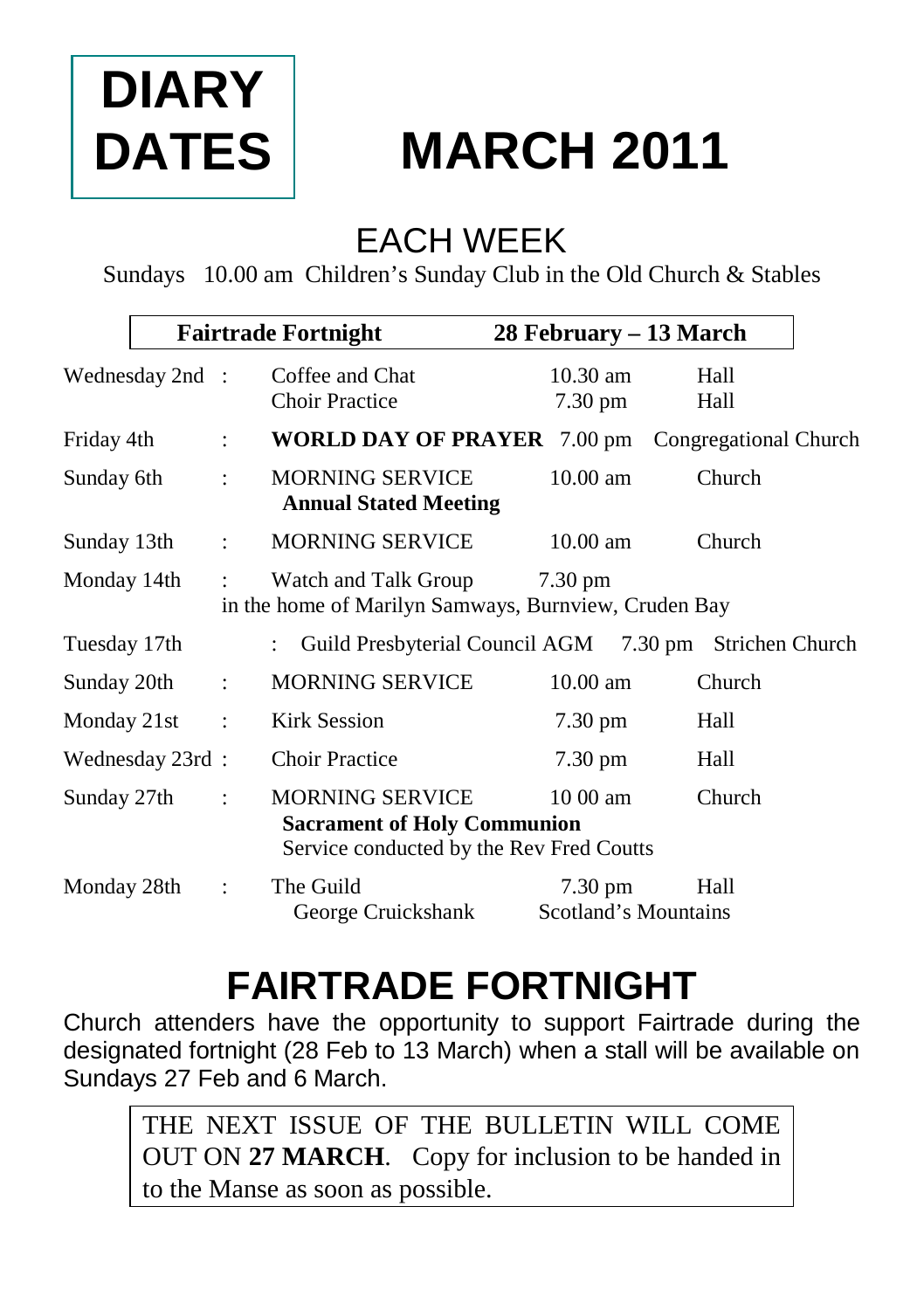### PARISH REGISTER

\*(denotes church member)

#### **Nothing to Report**



**Duty Elders** Irene Will, Adrian Smith, Mary Bratton, Peter Slamaker, Kathleen Craig, Betty Smith, Annette Garden, Kathleen Clark, Shonah Taylor, Robert Petticrew.

#### ANNUAL STEWARDSHIP CAMPAIGN

With this Bulletin, members should find the annual commitment card. In the next 3 weeks, these cards will be collected by a church visitor. Members are asked to participate in the campaign by returning a card.

#### NEXT **COFFEE and CHAT** OLD HALL **WEDNESDAY 2 MARCH 10.30 am**

**TO THOSE ON SUNDAY DUTY If you are unable to fulfil your door duty, please try to find your own replacement before informing Sandy Beedie – 841370 for door duty or Wilma Moir – 841516 for tea duty.**

#### **MARCH HYMN BOOK - CH4**



*People are funny; they want the front of the bus, the middle of the road, and the back of the church.*

*Some people are kind, polite, and sweet-spirited until you try to sit in their pews.*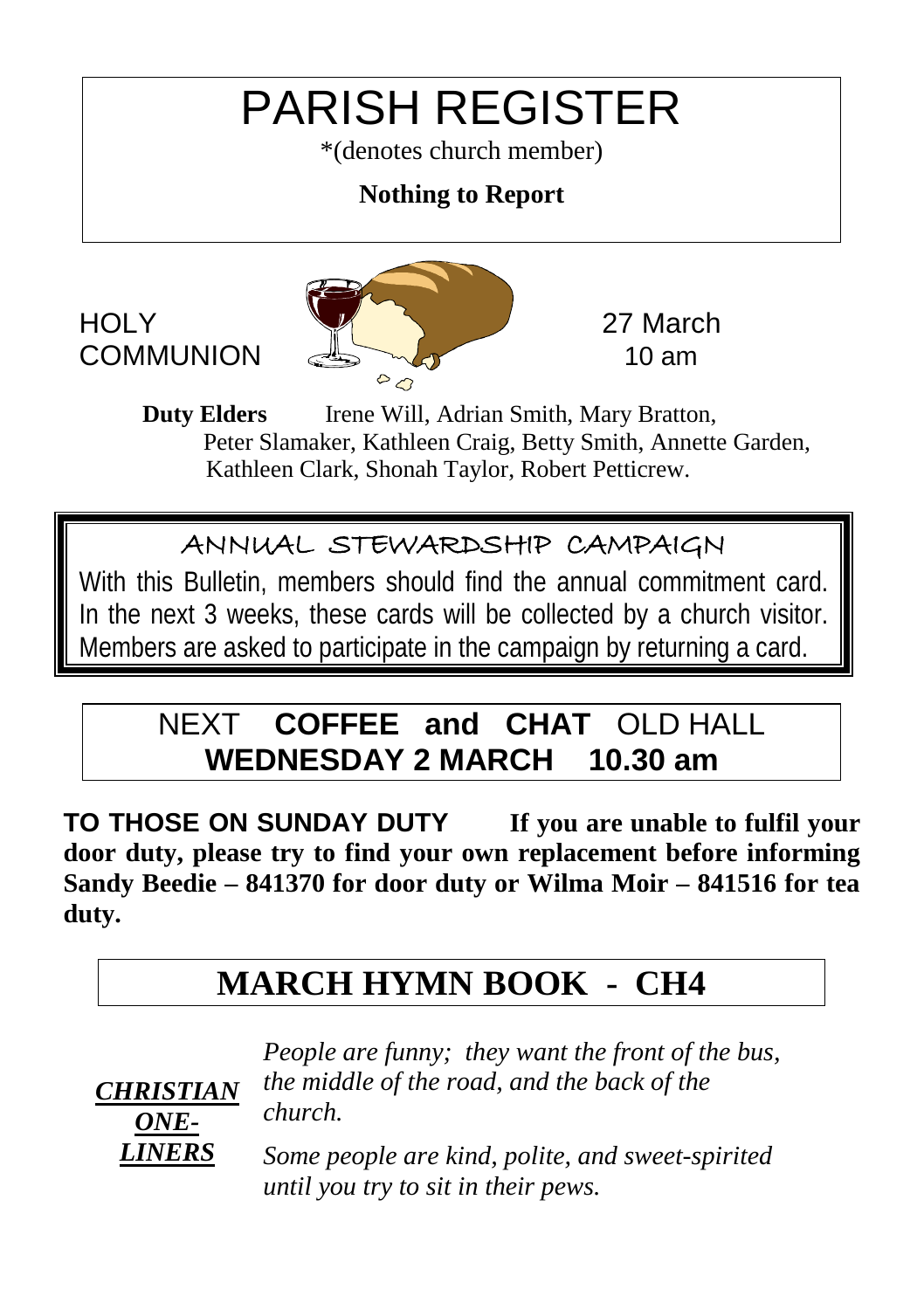### **SUNDAY MORNING DUTIES 10 am**

| Date   | Door                                     | <b>Flowers</b>         | <b>Teas</b>                                 | <b>Children</b>                                                                                  |
|--------|------------------------------------------|------------------------|---------------------------------------------|--------------------------------------------------------------------------------------------------|
| 6 Mar  | Sandy Beedie<br>Annette Garden           | Iris Durno             | Dorothy Cruickshank<br>Rosemary Reid        | Katherine Hyman<br>Maureen Reid<br>S or C Skinner<br>Joyce Fowlie<br>Charlotte Lamb              |
| 13 Mar | Sandy Beedie<br>Annette Garden           | Lewis McKechnie        | Alison Neilson<br>Sharon Clark              | Karla Buswell<br><b>Brenda Cadger</b><br>S or C Skinner<br>Mary Bratton<br>Charlotte Lamb        |
| 20 Mar | <b>Betty Forrester</b><br>Michael Buchan | <b>Beatrice Fawkes</b> | <b>Betty Morris</b><br>Kathleen Craig       | Karla Buswell<br><b>Brenda Cadger</b><br>S or C Skinner<br>Helen Smith<br>Charlotte Lamb         |
| 27 Mar | <b>Betty Forrester</b><br>Michael Buchan | Jean Beedie            | Doreen Buchan<br>Iris Durno                 | Katherine Hyman<br>Maureen Reid<br>S or C Skinner<br>Joyce Fowlie<br>Charlotte Lamb              |
| 3 Apr  | Kathleen Craig<br>Iris Durno             | Mary McNaughtan        | Wilma Moir<br><b>Margaret Adams</b>         | Easter Holidays                                                                                  |
| 10 Apr | Kathleen Craig<br><b>Iris Durno</b>      | Helen Fowlie           | Anne Cadey<br>Lewis McKechnie               | Easter Holidays                                                                                  |
| 17 Apr | Rosemary Reid<br>Joyce Willox            | Elma Watson            | Margaret Jamieson<br><b>Elizabeth Bruce</b> | Karla Buswell<br><b>Brenda Cadger</b><br>C or S Skinner<br><b>Mary Bratton</b><br>Charlotte Lamb |
| 24 Apr | Rosemary Reid<br>Joyce Willox            | Norma Forman           | <b>Betty Forrester</b><br>Norma Forman      | Karla Buswell<br><b>Brenda Cadger</b><br>S or C Skinner<br>Helen Smith<br>Charlotte Lamb         |

### Cruden CHURCHes WALKing group

Good walks, good venues and good company are all in this year's walks, full details of which will be in the April Bulletin. The first walk is on Sunday 27 March starting at Clola, past Jamie Fleeman`s Pot and Lenabo. This is a 6 mile walk but a shorter route is possible, all on good roads. We will leave the Church Hall at 11.30 am so come and join us, bring a picnic. For further details please contact me on 01771 624280.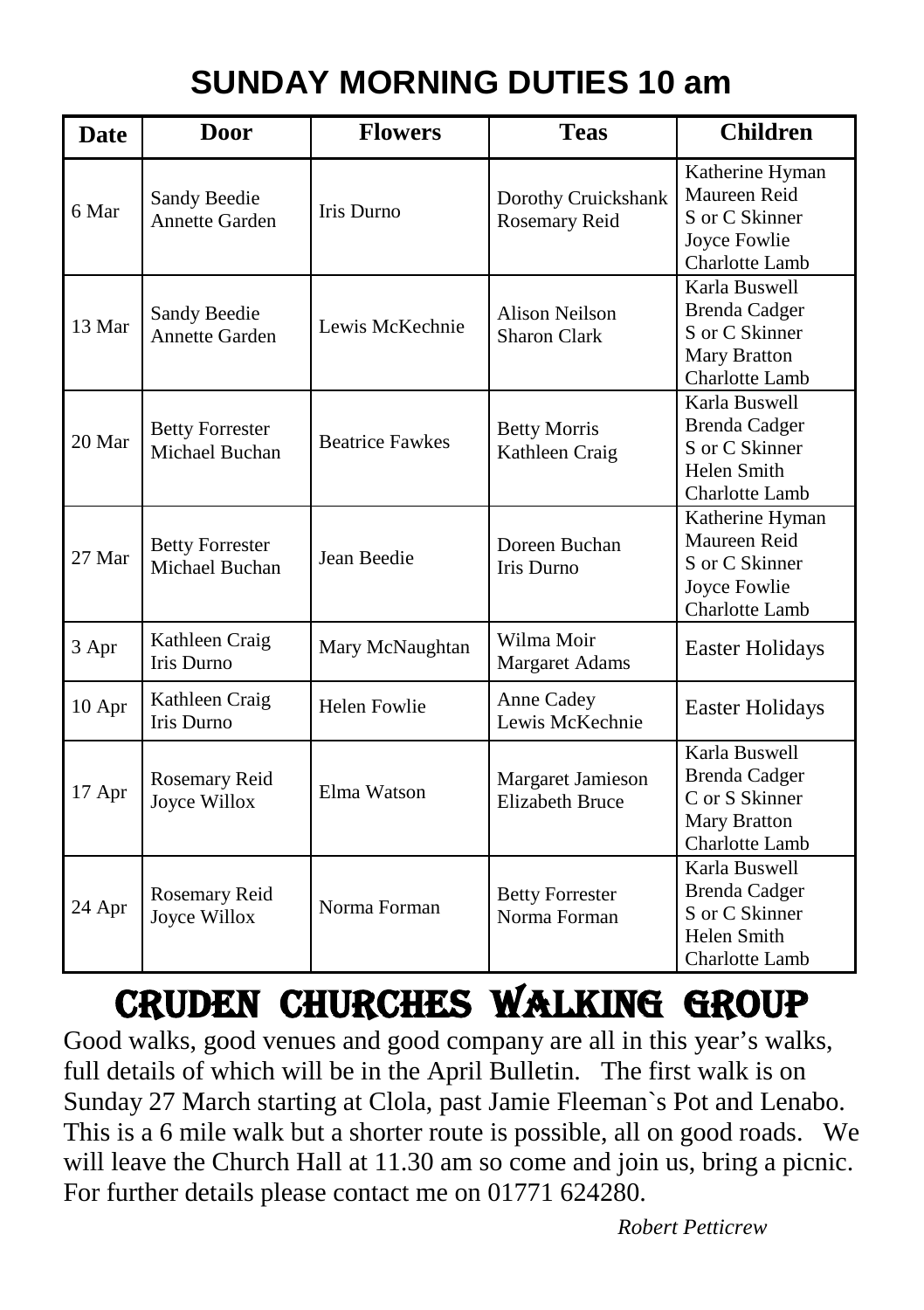### *FROM THE MINISTER 23 February 2011*

#### Dear Friends

Our return to the Old Church at the end of January was affected by heating problems which are thankfully resolved. The remaining bills for all that has been done in the church, including work on the roof, electrical work, treatment of wet rot and decorating, are now being paid and the total is approximately £33,000. Our fund raising and grants are short of that figure but we hope to make it up through the reclaim of income tax on donations received and also the reclaim of VAT through the Listed Buildings for Worship Scheme.

**However, we have not made any progress on replacing the windows.** 

Our grant application to the Scottish Churches Architectural Heritage Trust did not find favour because the Trustees did not consider what we had proposed was suitable for the listed building. However, they are funding a consultant to give us advice so I presume if we follow the advice, a grant will be forthcoming. We will also make further application for financial assistance from the Church of Scotland General Trustees. I am sure I do not need to say that it is important our own fundraising continues and you will see information about a forthcoming event below.

Your friend and minister

Rodges Neilso

### brass spectrum

An evening of music and fun for everyone in aid of the

Cruden Parish Church 2011 Property Project in Cruden Parish Church on Tuesday 19 April at 7. 30 pm

*Donations welcome on entry*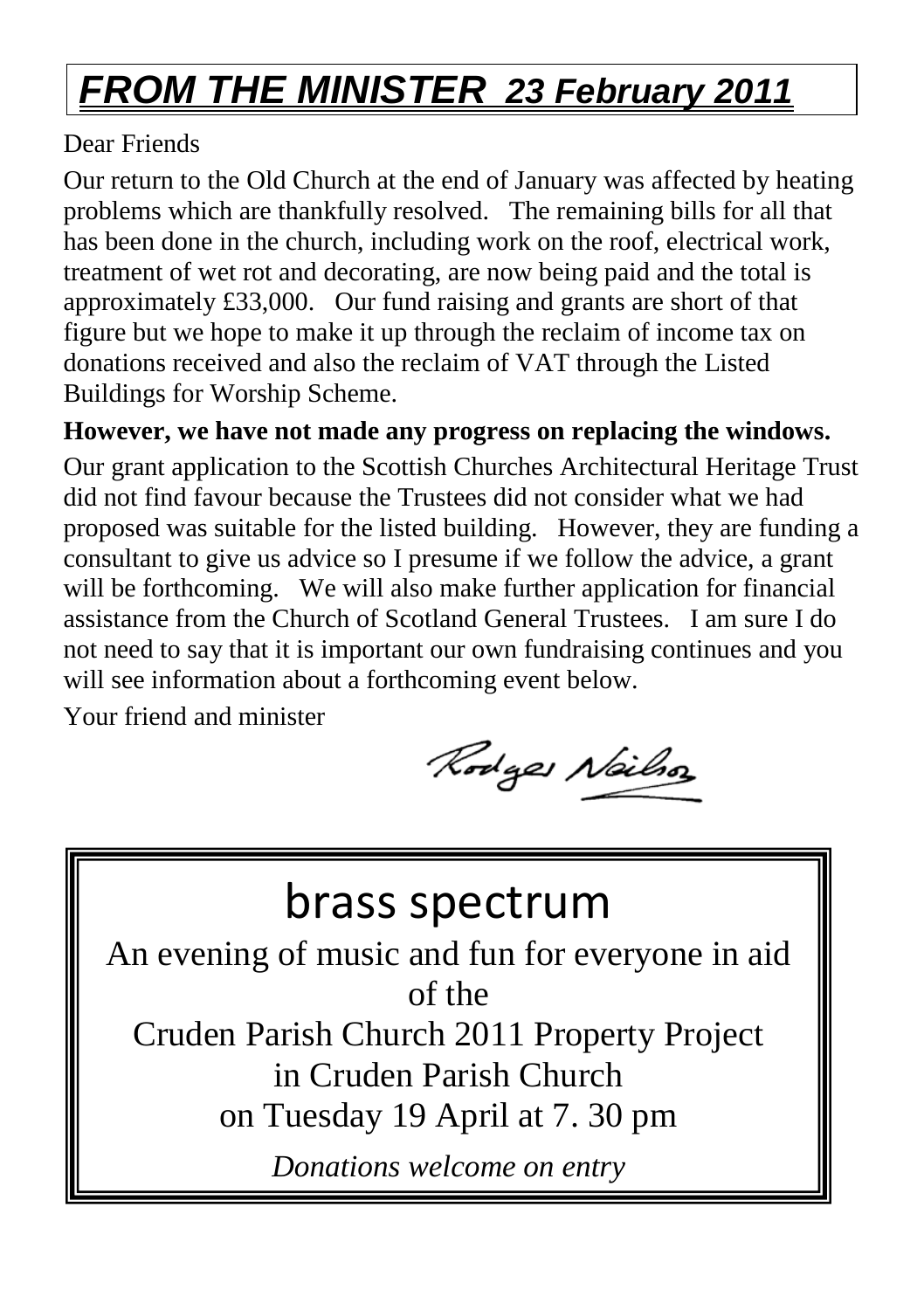### CRUDEN CHURCH GUILD Monday 31 January

The first meeting of the New Year was well attended. We had a prayer, and a reading. Then Rosemary introduced Mr Alan Gray, our speaker for the evening. He was most enthusiastic as he talked of his fifty mile trek across the Sahara Desert. The slide show just added to the evening, with all the colour and mystery of Africa. After the vote of thanks, we had a welcome cup of tea. Rosemary then wished everyone a safe journey home.

The next meeting of the Guild will be on Monday 28 February in the hall. The guest speaker will be the Rev Stephen Emery of Ellon Parish Church. All are welcome to come along to the hall at 7.30. On Monday 28 March, the guest speaker is George Cruickshank, Cruden Bay and his subject is Scotland's Mountains.

*Lorraine Neilson*

#### 2010 ANNUAL REPORT AND ACCOUNTS

All Church of Scotland congregations are obliged to present an Annual Report which involves more than the presentation of figures. The Kirk Session has decided that because of the size of the annual report, only the two page summary in the middle of the March Bulletin will be issued to members. A full copy of the Annual Report can be had from the church welcome area or by requesting a cony from the Tr

**MACMILLAN CANCER SUPPORT** As many of you know, I sadly lost my Mum (Vena Hockell) last year to cancer. I felt I wanted to do something for her and therefore I have decided to run the Edinburgh Marathon on 22 May this year for Macmillan Cancer Support. I am well into my training for my second attempt at the marathon distance. My first attempt was in New York in 2007, the same year Mum was diagnosed. My goal is to better my time for the distance and help a brilliant and worthwhile charity at the same time. I have set up a Just Giving page to make sponsoring me easier. So I am asking you to help me raise as much as I can for Macmillan, who provided support and friendship to us right to the end of Mum's fight. You can find my page here: http://www.justgiving.com/Legs-of-Lamb

Sian Lamb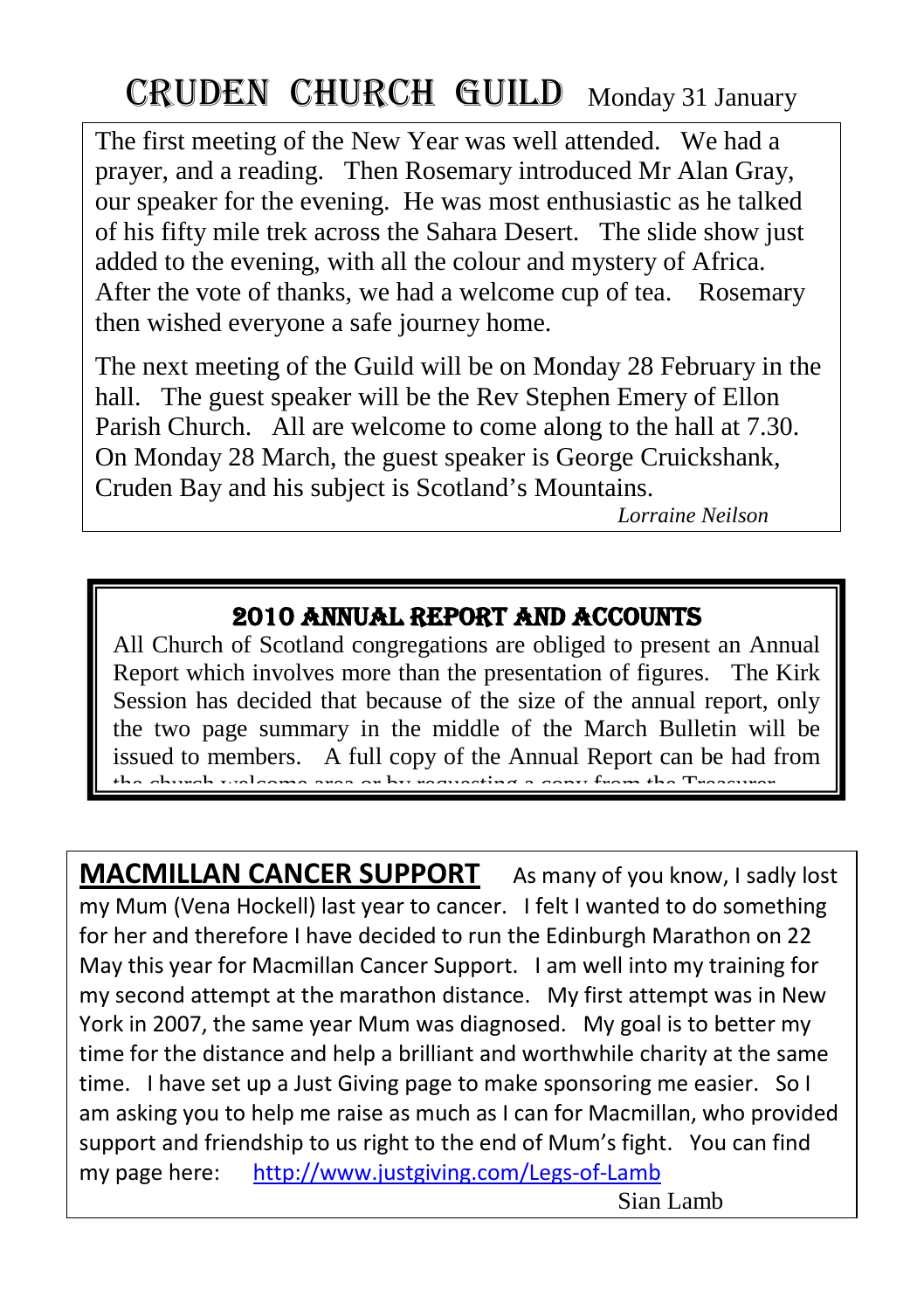### WATCH AND TALK GROUP 14th February 2011

The Daughters of Eve, that is the title of the DVD we watched this month. Bethany Hughes presented the programme choosing to concentrate her talk on some of the women mentioned in the Bible who could perhaps be described as "Femmes Fatales" though digging deeper into their characters they were not all as seemed to be.

Take Deborah for example, she was certainly no Femme Fatale. She was in fact a female prophet and judge, whose advice and guidance was sought by many and she only became a fighting warrior, going into battle against the Canaanites, because Barak would not fight without her. That surely does not qualify her for the title of a temptress. Then we have Bathsheba wife of Uriah who was seen bathing by King David and, seeing her beauty, he immediately lusted after her He requested she visit him and they became lovers. David arranged for her husband to be killed in battle and then took Bathsheba for his wife. Surely David, in this case, was the tempter.

These are only two of the Biblical women Ms Hughes talked about. There were others eg Jezebel, whose fault was being a Phoenician Princess married to Ahab. She was a worshipper of the God Baal which did not go down well with the people of Israel.

We hear occasionally about Mary, mother of Jesus and in some places she became a cult and went from the mother of Jesus to being the Mother of God, credited with spiritual and physical powers. Mary Magdalene was also conspicuous by her absence. One other missing woman is one who definitely deserves the title of Temptress and that is Delilah. Samson fell foul of her as she used her womanly wiles to bring about his downfall.

Missing from the programme were many of the good women mentioned in the Bible such as Ruth, Esther and Naomi to name just three. Perhaps Ms Hughes wanted to accentuate the sex side of life as written in the Bible as that is what the DVD seemed to concentrate on. We should always remember that the Daughters of Eve came in many different characters, both good and bad.

I have to add a personal note to this report. Bessie Sandison and I were treated to a surprise tea party to celebrate our birthdays, the well kept secret came to light when we were each presented with a Birthday cake complete with burning candles though not, I may add, with 90 and 80 candles in number!! We extended our grateful thanks to Marilyn Samways and Robert Esson who were, apparently, at the root of the wonderful surprise.

Our next meeting will be on Monday 14th March at 7.30 pm at the home of Mrs Marilyn Samways, 3 Main Street, Cruden Bay. All will be welcome.

*Jenny McGarrol*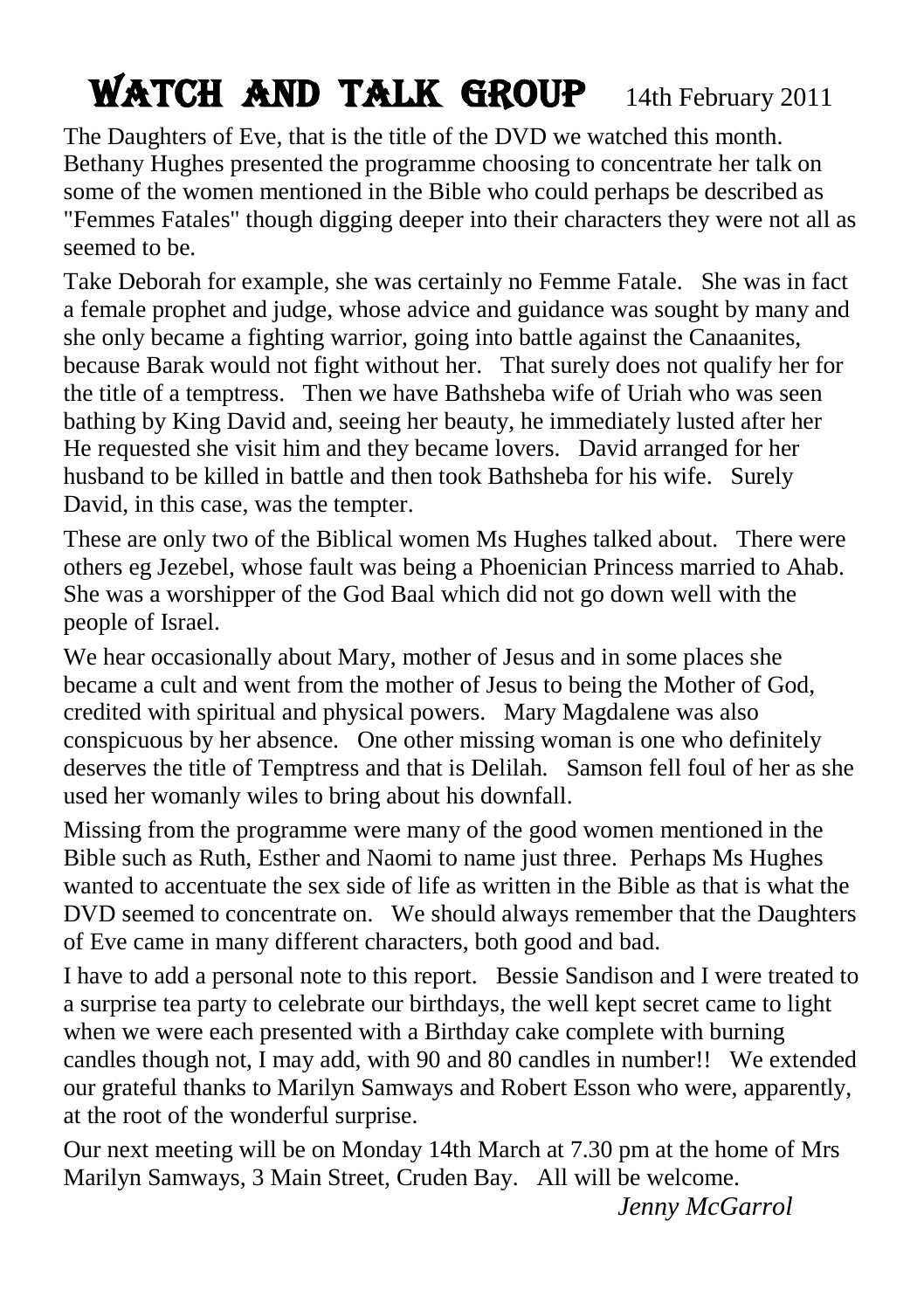# LIFE **WORK**

#### **MARCH ISSUE**

#### **THE MAGAZINE OF THE CHURCH OF SCOTLAND**

**From 121 to Kabul** The Rev Dr Marjory Maclean, former Depute Clerk, became the first Reservist Naval chaplain to be formally mobilised when she was sent firstly to a NATO antipiracy task force in the Gulf of Aden, then to Afghanistan in the autumn. Marjory shares her reflections on her return.

**Did Jesus Really Rise from the Dead?** In the first of a three-part series, the Rev James Martin examines the origin and spread of belief.

**The Word Renewed** Lynne McNeil looks back to the publication of the New English Version New Testament in March 1961.

**Understanding and Reading** In the second part of the Biblefresh series, David Miller looks at the need for Bible training.

**The Journey** The Very Rev Dr James Simpson looks at the significance of Ash Wednesday

**A Thoroughly Democratic Organisation** The Rev Fiona Mathieson argues for a more positive perception of the church's administration.

**Mars and Mozart** Iain McLarty asks how our worship can engage with the 'non-churched'.

**View from the Pew** Anne Corbett reflects on the 'missing' people in church.

**Plus** all the usual columnists, and features, letters, reviews and crosswords – all for just £1.80

Anyone wishing to subscribe to this most interesting and informative magazine of the Church of Scotland should contact: Mrs Isobel Young Tel: Cruden Bay 812360

### Ekwendeni

In the past year Betty Forrester and I have sent 25 parcels to Ekwendeni Hospital. £100 has also been donated to The Raven Trust to help pay for the transport of the boxes. Some members of our church attended a fund raising Soup and Sweet at Trinity Church Peterhead in the autumn when John Challis gave a talk on the work of the Trust in Malawi. He passed on the thanks of those at Ekwendeni Hospital who benefit from the gifts donated by the local churches in the Peterhead area. We were able to watch a video and see a display of photos showing the boxes we send arriving at Ekwendeni.

The needs list still include Marigold and disposable gloves, tools and books for the schools and colleges. We were assured that, if correctly labelled, our boxes can be sent to the Blytheswood store by the van which visits Peterhead monthly. The boxes are then collected by John Challis and taken to Strachur for transport to Africa in containers. I would like to express a most sincere thanks to all in our church who continue to give knitted baby jackets, blankets, hats and scarves and other goods to fill our boxes.

*Annette Garden*